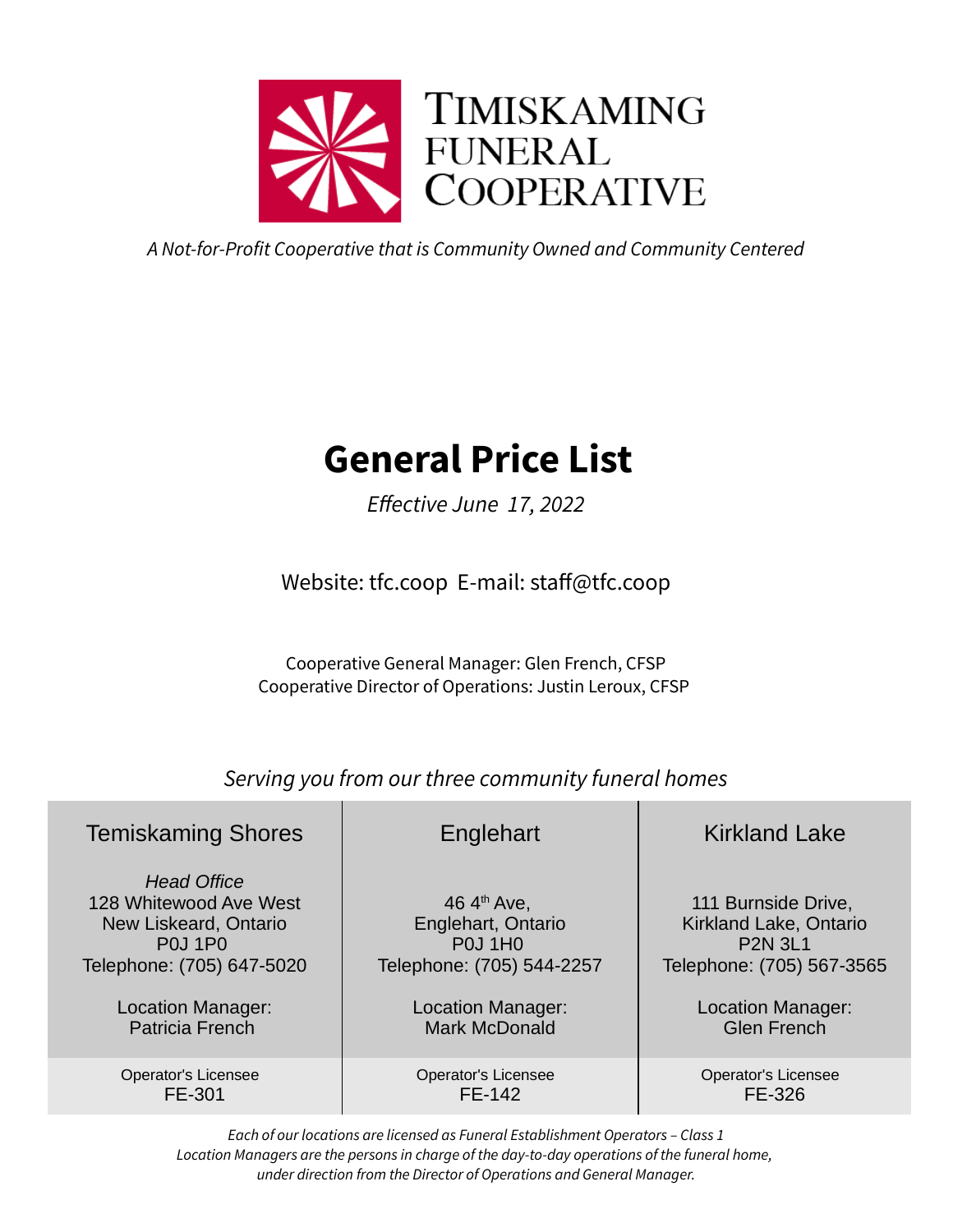## **Cooperative Membership**

Membership in the Timiskaming Funeral Cooperative is not required to receive services from our funeral homes



### Membership in the Cooperative is a one time fee of \$25.00

The following benefits are included at no additional charge if the client was a member of the Timiskaming Funeral Cooperative at the time of their death. Services can be added or removed as per the Board of Directors.

**Discount:** \*The Timiskaming Funeral Cooperative Discount is available once (either on a prepaid or at-need funeral service contract) provided full payment is received within 30 days of the signing of the contract. Value of \$500

**Automated Online Final Document Preparation and Transmission Program:** You can receive an online portal via Final Docx. This is created by our staff and sent to the Executor/Next of Kin to complete an automatic notification for government agencies and other organizations on their behalf. These organizations include but are not limited to: Credit Cards, Memberships, Licenses, Utility Accounts, Old Age Security Program, Service Canada, Canada Revenue Agency, HST/GST Recalculation, Canada Pension Plan, Equifax (Credit Reporting Agency), TransUnion (Credit Reporting Agency), Provincial Health Card, Provincial Driver's License, Provincial Photo I.D. Card, Social Insurance Program. The Final Docx Software can save on numerous phone calls and in-person visits. The process also provides protection against identity fraud. We also include an Executor Guide to help the executor stay on task and prioritize their responsibilities. Value of \$295. Can be purchased as a standalone product.

**Stationery: A Guest Book, 25 Thank You Cards, and Candle** are provided when we are involved in a service, gathering or Celebration of Life. Value of \$125. Can be purchased as a standalone package.

**Annual General Meeting**: Members can attend, vote, and speak publicly regarding the direction and future of the Funeral Cooperative.

Join the Cooperative Today

Simply visit tfc.coop and click "Become a Member"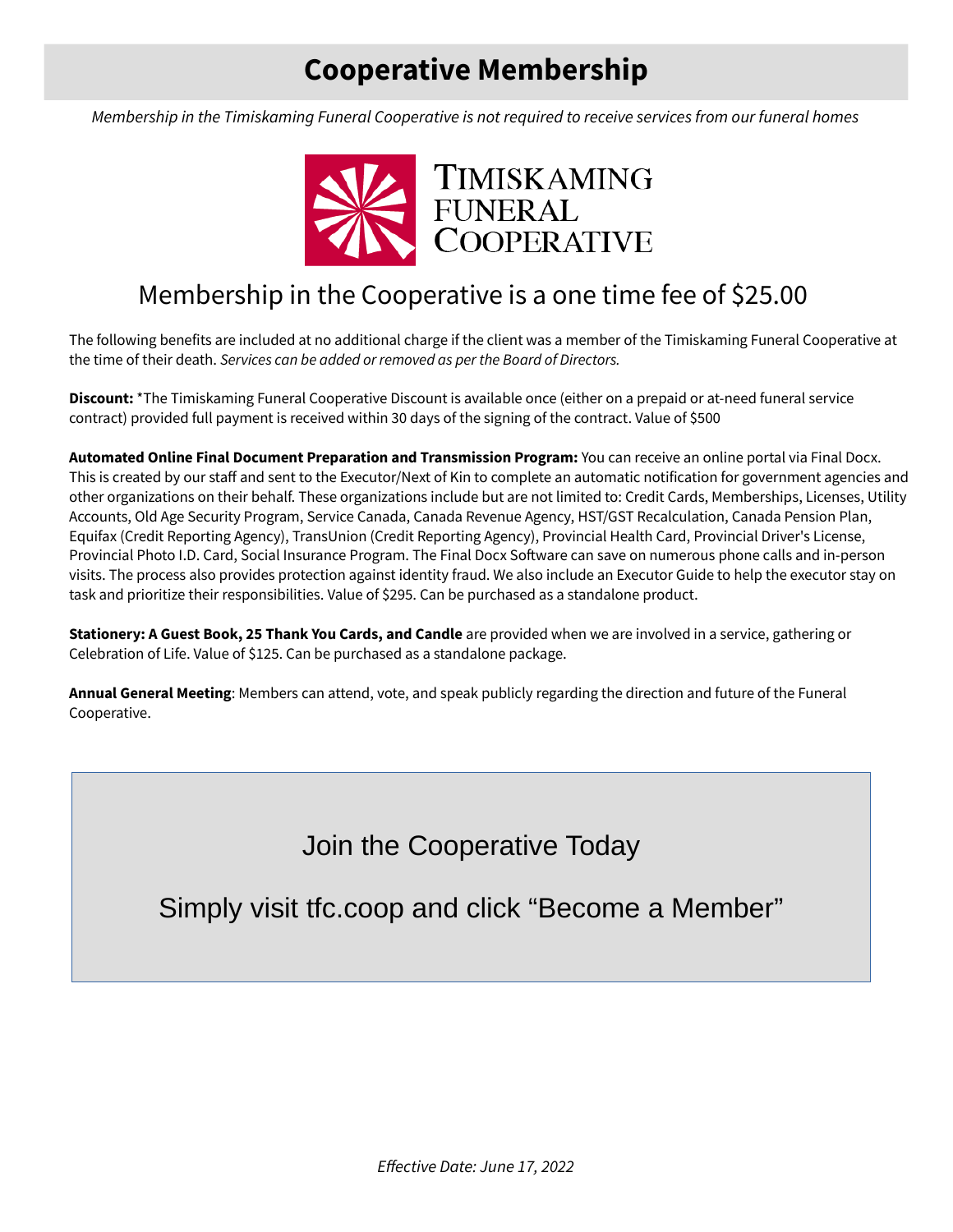## **Minimum Services**

The Minimum Services charge represents the minimum non-declinable services required to facilitate the disposition of a deceased person, whether by cremation or burial.

This minimum service charge is applicable to every family we serve and includes transferring the deceased from the place of death (or Coroner's Office, hospital, airport, etc.) to our holding room, where the deceased will be placed in a casket\* of your choosing and securely held until the necessary documentation is completed for burial or cremation as applicable. Once the required documentation is ready (i.e. death has been registered and if applicable, the coroner's certificate for cremation / out of province has been obtained), the deceased is transported in a service vehicle to the cemetery or crematorium at the earliest practicable opportunity or at a scheduled time, as applicable.

**ITEMIZED COSTS**

Additional fees may apply for mileage beyond 50 km and pallbearers (burial only).

| <u> II EMIZEV GUSTS</u>                      |              |  |
|----------------------------------------------|--------------|--|
| <b>Professional and Staff Services</b>       | \$1,295.00   |  |
| Documentation                                | \$250.00     |  |
| Minimum Preparation of Remains               | \$250.00     |  |
| Facilities for Preparation/Embalming/Shelter | \$250.00     |  |
| Initial Transfer of remains                  | \$250.00     |  |
| Multi-User Vehicle                           | \$250.00     |  |
| <b>Final Transfer of remains</b>             | \$250.00     |  |
| <b>Total of Above Services</b>               | \$2,795.00   |  |
| *Timiskaming Funeral Cooperative Discount    | $-$ \$500.00 |  |
| <b>Total of Itemized Services</b>            | \$2,295.00   |  |

\* Indicates Membership in the Timiskaming Funeral Cooperative required to receive this discount

### **What is NOT included in the above Minimum Services charge or any other package offering:**

- any supplies, such as a casket, outer burial container, urn, stationery, etc.
- any additional services that may be selected, such as pallbearers for interment, embalming, visitation, and funeral services
- additional mileage fees beyond 50 km
- pacemaker / radioactive implant removal, if applicable
- applicable taxes (HST)
- disbursements to be paid to third parties on your behalf, such as the crematorium fee, coroner's fee, death registration fee, etc. (as described on page 8)
- all services are quoted during normal business hours (Monday to Friday 9:00 am to 4:00 pm). Additional costs may be applicable for services performed outside these hours

#### **Minimum required disbursements, as applicable:**

| Cremation free charged by our Network Crematorium (Starting at \$372.00)                | \$372.00      |
|-----------------------------------------------------------------------------------------|---------------|
| Coroner's fee (Required for cremation or shipment of a body of outside of the province) | \$75.00       |
| Death Registration fee (charged by the local municipality)                              | Variable Cost |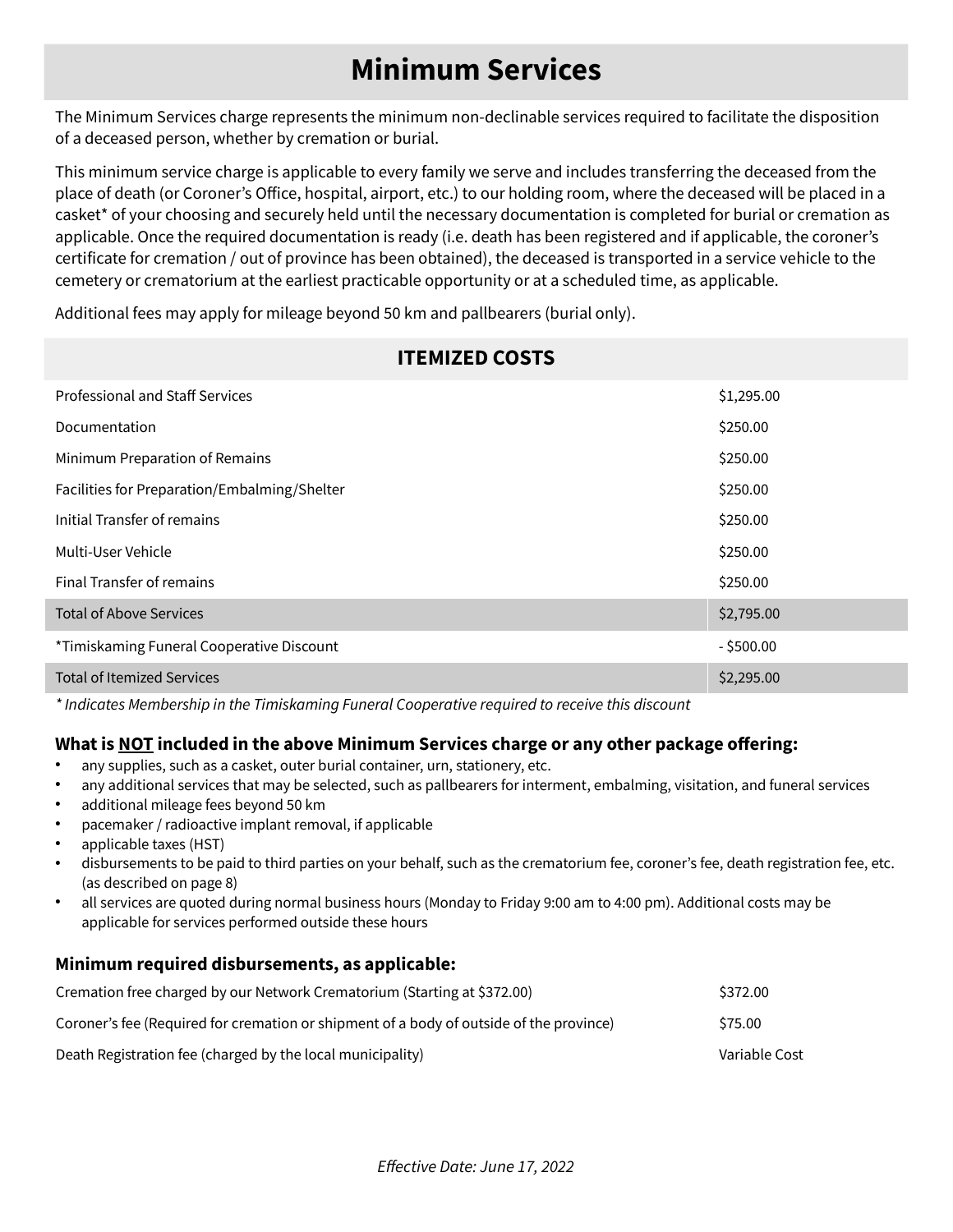## **Description of Services and Fees**

Any services marked with an asterisk (\*) are the minimum services required to carry out a direct burial or cremation. Services such as embalming, visitation, ceremonies and receptions are optional. You may choose only the services you desire.

### **\* Professional and staff services \$1,295.00**

Professional consultation with licensed personnel, including but not limited to expert advice on options to meet your needs, drafting notices, and advice regarding possible government benefits. Coordination of all activities, rites, and ceremonies before, during and after they have been provided by us, and those provided by third-party suppliers, such as the cemetery, crematorium, florists, and media outlets (death notices). Also included are overhead expenses such as maintenance and utilities, accounting and office administration, insurance and 24-hour access to emergency assistance.

### **\* Documentation \$250.00**

Completion and filing of all documents necessary to carry out the services and supplies requested, including, but not limited to death registration, burial permit, coroner's certificate, clergy record where required, cremation application or interment permission form. Third-party fees charged for these documents are not included and are itemized below. We also provide unlimited Proof of Death certificates (within the first year) for estate settlement purposes. Proof of Death certificates are provided to the deceased's authorized representative as a service only and are not a legal government document; however, they are usually accepted for most estate settlement purposes. Sometimes a provincial "Certified Death Certificate" will be necessary and is available for purchase from the Office of the Registrar General, or through us as a disbursement.

### **\* Minimum preparation of remains (requires "Facilities for preparation/embalming/shelter") \$250.00**

This service is a minimum requirement. The body is checked for personal effects (which will be returned to the authorized representative, unless otherwise instructed) and placed into the casket selected. Removal of pacemakers or other implants is included when required. This procedure is mandatory prior to cremating a body that has a pacemaker or other implant and must be carried out by a licensed funeral director. Includes disposal of device. If a person was undergoing brachytherapy (radioactive theraseeds) or radioisotope treatments before death, it is possible that the deceased may not be able to be cremated; please speak with one of our funeral directors. The use of a protective shroud (\$150 additional) may be required.

### **Basic preparation of remains (requires "Facilities for preparation/embalming/shelter") \$100.00**

This service is in addition to "Minimum preparation of remains" above, plus bathing, dressing, the setting of facial features for identification or viewing without embalming, basic hairstyling, and cosmetics, if desired. The use of a protective shroud (\$150 additional) may be required.

#### **Embalming (requires "Facilities for preparation/embalming/shelter") \$250.00**

This service is in addition to "Minimum preparation of remains" above, embalming is the process of replacing blood and bodily fluids with chemical preservatives. It is a process of sanitation, restoration, and temporary preservation. The use of a protective shroud (\$150 additional) may be required.

### **Staffing Services for Visitation/Gathering**

Staff to coordinate and oversee the visitation for a period as shown above during normal business hours. Includes but is not limited to setting up the room/area (floral arrangements, pictures, memorabilia, casket/urn), cleaning and sanitizing, answering phones, greeting, and directing visitors, supervision of parking, provision of lounge services (coffee, tea, light snacks) and processing donations. For visitation periods prior to a ceremony, this charge covers the time from the beginning of visitation up to the start of the ceremony, even if the staff present are the same staff provided for the ceremony.

| Four (4) Hours                                                                | \$400.00 |
|-------------------------------------------------------------------------------|----------|
| Two (2) Hours                                                                 | \$250.00 |
| One (1) Hour                                                                  | \$175.00 |
| Private Family Viewing [Thirty (30) Minutes for a maximum of ten (10) people] | \$75.00  |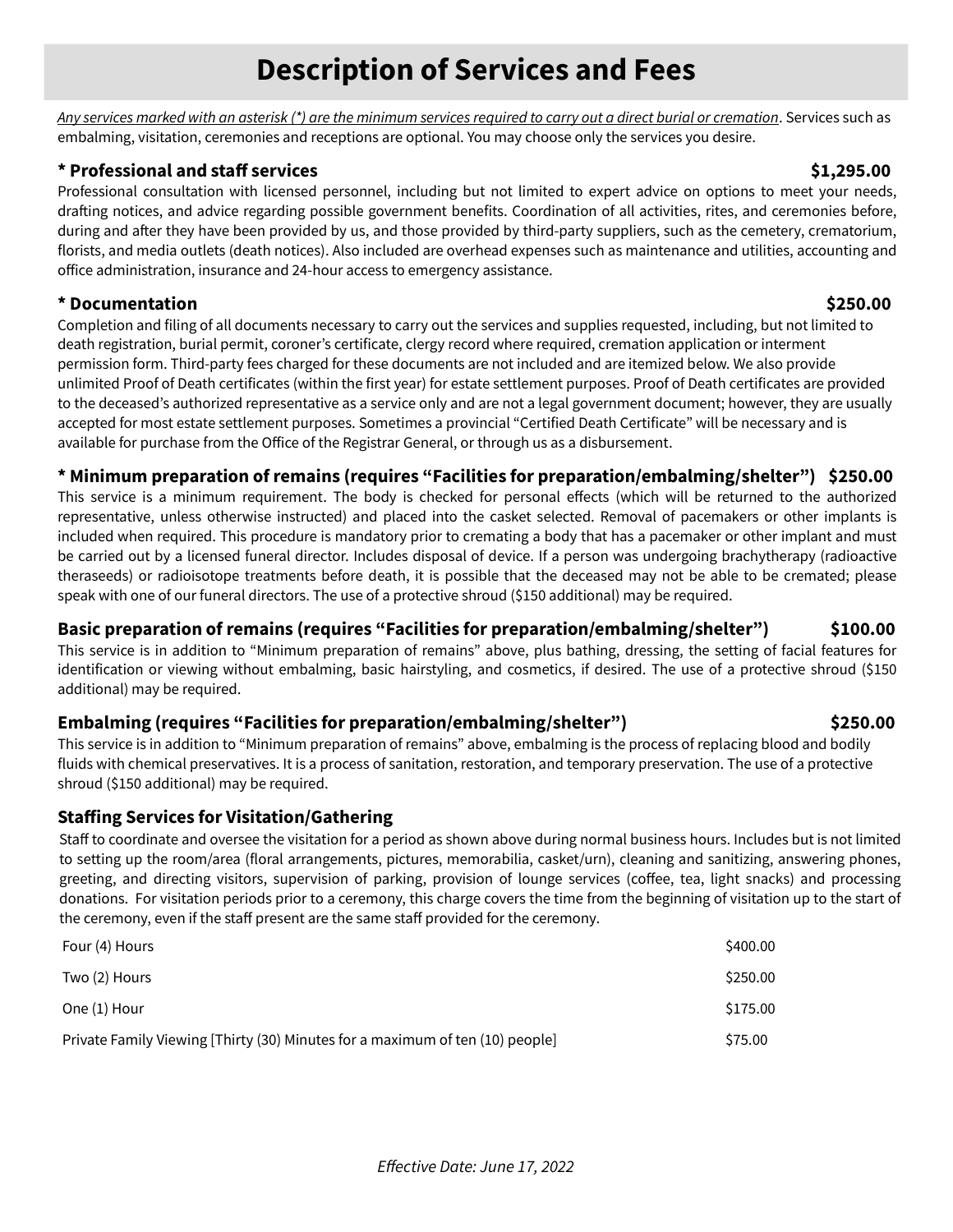### **Description of Services and Fees (Continued)**

#### **Staff services for ceremony \$500.00**

At least one licensed funeral director and assistants to coordinate and oversee the ceremony in our chapel or other location for up to 2 hours. Includes setting up the room/area (floral arrangements, pictures, memorabilia, casket/urn, cleaning, and sanitizing), greeting and directing visitors, supervision of parking.

#### **Staff services for graveside service (requires Multi Use Vehicle \$250.00**

At least one funeral director and staff to coordinate and oversee the graveside committal service.

The above two charges are from the time the funeral service begins to the final disposition at the cemetery / crematorium and are separate from staff services for visitation, even if the staff present are the same staff that were present for the visitation.

### **Facilities**

#### **\* Facilities for preparation/embalming/shelter \$250.00**

A secure and private room used to prepare, embalm, and/or shelter the body until the time of burial, cremation, or alternative disposition. This charge applies whenever the body is in our facility. If the deceased is to be held in our facility beyond a period of 2 days, a daily body storage fee of 25 may apply**.** 

#### **Facilities for visitation (requires Staff services for visitation)**

Use of designated facilities for visitation for a period as shown above during normal business hours. This charge is from the beginning of visitation up to the start of the ceremony, even if the ceremony is in the same room. Catering is not included, and details are provided later.

| Eacilities for ceremony (requires Staff services for ceremony)                |          | ĊЕ |
|-------------------------------------------------------------------------------|----------|----|
| Private Family Viewing [Thirty (30) Minutes for a maximum of ten (10) people] | \$75.00  |    |
| One (1) Hour                                                                  | \$175.00 |    |
| Two (2) Hours                                                                 | \$250.00 |    |
| Four (4) Hours                                                                | \$400.00 |    |

#### **Facilities for ceremony (requires Staff services for ceremony) \$500.00**

Use of designated facilities for the funeral service (body/casket is present) or memorial service (urn/cremated remains may or may not be present) for up to 2 hours. This charge is from the time the funeral service begins to the conclusion of the ceremony or final disposition at the cemetery and is separate from Facilities for visitation, even if the visitation was immediately before and in the same room

#### **Transportation**

#### **\* Initial transfer of remains \$250.00**

Vehicle, 1 trained staff member and specialized equipment used to transfer remains into our care from the place of death or Coroner's Office, hospital, airport, etc. Additional mileage fees apply beyond 50 km. Additional staff for assistance is \$100/per staff. Afterhours surcharge of \$100/per staff.

#### **Administration vehicle \$250.00**

General duty vehicle used to register the death, pick up cremated remains from the crematorium, make off-site arrangements, etc.

**Multi Use Vehicle \$250.00**

Used to transport funeral director and/or clergy to location of service and/or place of final disposition. This vehicle can also be used for the delivery of floral arrangements, memorabilia, and equipment to the place of visitation, service and/or final disposition as required.

#### **\* Final transfer of remains**

| Vehicle and staff to transfer the deceased to the final place of disposition<br>* Using a service vehicle | \$250.00      |
|-----------------------------------------------------------------------------------------------------------|---------------|
| Using a Funeral Coach (Hearse) Upgrade for an additional cost                                             | \$100.00      |
| Additional Mileage (Charge per kilometer (one way) for use of any vehicle over 50 km radius)              | \$2.25/per km |

Effective Date: June 17, 2022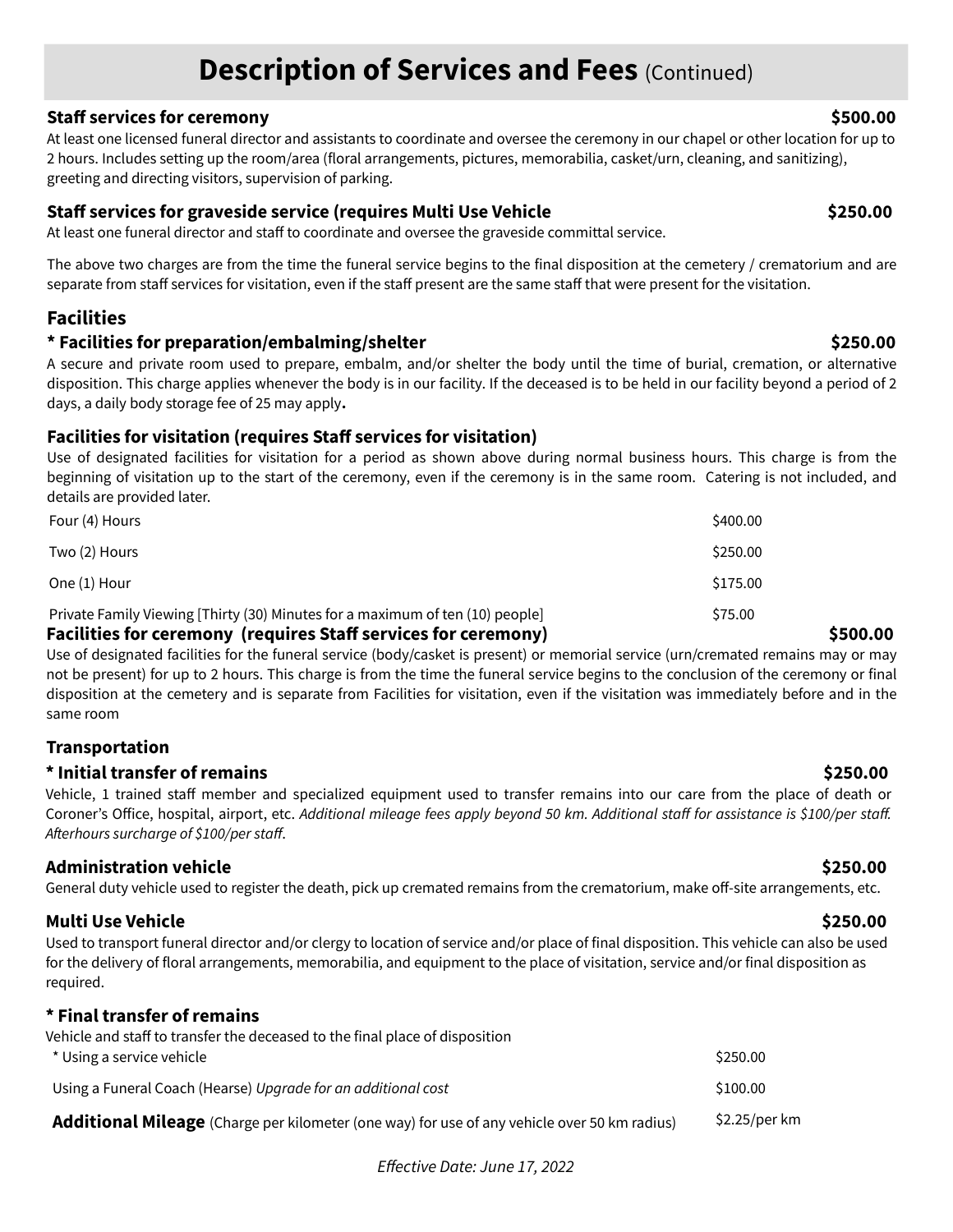## **Additional Service Options**

We offer the following additional services, which are optional:

#### **Additional body preparation services**

It is our policy that human remains be identified whenever possible. The identification may be made by anyone who knew the deceased, including a relative, friend, neighbour, co-worker, or clergy person. While identification of a body is possible with the minimum required preparation, you may wish to consider opting for "basic preparation of remains" or embalming, as it might afford a more peaceful final viewing experience. Embalming is not legally required but may be recommended to preserve the body between the time of death and final disposition. One of our funeral directors will be able to guide you on preparation options and make recommendations based on the condition of the body and the expected service needs.

#### **Visitation**

These are informal gathering periods that allow family and friends to come and pay their respects and offer comfort to a grieving family.

#### **Funeral services**

This includes services, rites, and ceremonies with the body present in a casket. A funeral service can be religious or nondenominational and can be held in various places, including in our chapel, at a place of worship, a venue such as a club or hall, or at the graveside. Streaming of a service or gathering is available for an additional fee when available.

#### **Memorial services or Celebrations of life**

This is a service to commemorate the deceased, which takes place after the body has been cremated. The cremated remains may or may not be present, as preferred by you; a framed portrait and personal mementos might also serve as a focal point during the memorial service. Streaming of a service or gathering is available for an additional fee when available.

#### **Graveside / Cemetery Interment Service**

This is a service to commemorate the deceased at a cemetery or graveside for a period of up to 30 minutes. Streaming of a service is available for an additional fee when available.

#### **Receptions**

We offer a beautiful facility in which families may gather and receive guests for a luncheon after the funeral or memorial service. Our reception rooms accommodate up to 80 people depending on the location.

### **Other Services and Supplies**

| <b>Use of Cemetery Lowering Equipment</b><br>Includes delivery and setup within 75km                                                            | \$400.00 |
|-------------------------------------------------------------------------------------------------------------------------------------------------|----------|
| <b>Spring Interment with a Service Vehicle</b>                                                                                                  | \$250.00 |
| <b>Spring Interment with a Service Vehicle Weekend</b>                                                                                          | \$350.00 |
| <b>Spring Interment with a Funeral Coach</b>                                                                                                    | \$350.00 |
| Spring Interment with a Funeral Coach Weekend                                                                                                   | \$450.00 |
| Streaming and / or use of A/V equipment<br>Provision of equipment and technology to stream a gathering or service. Cost is per streaming event. | \$150.00 |

Use of A/V Equipment is included at no cost when a Memorial Slideshow is also purchased from our funeral home.

#### **Equipment for visitation and / or service at a remote location \$650.00**

Deliver, set up and use of equipment necessary for visitation and / or service at a location other than the funeral establishment. Includes vehicle for delivery of equipment.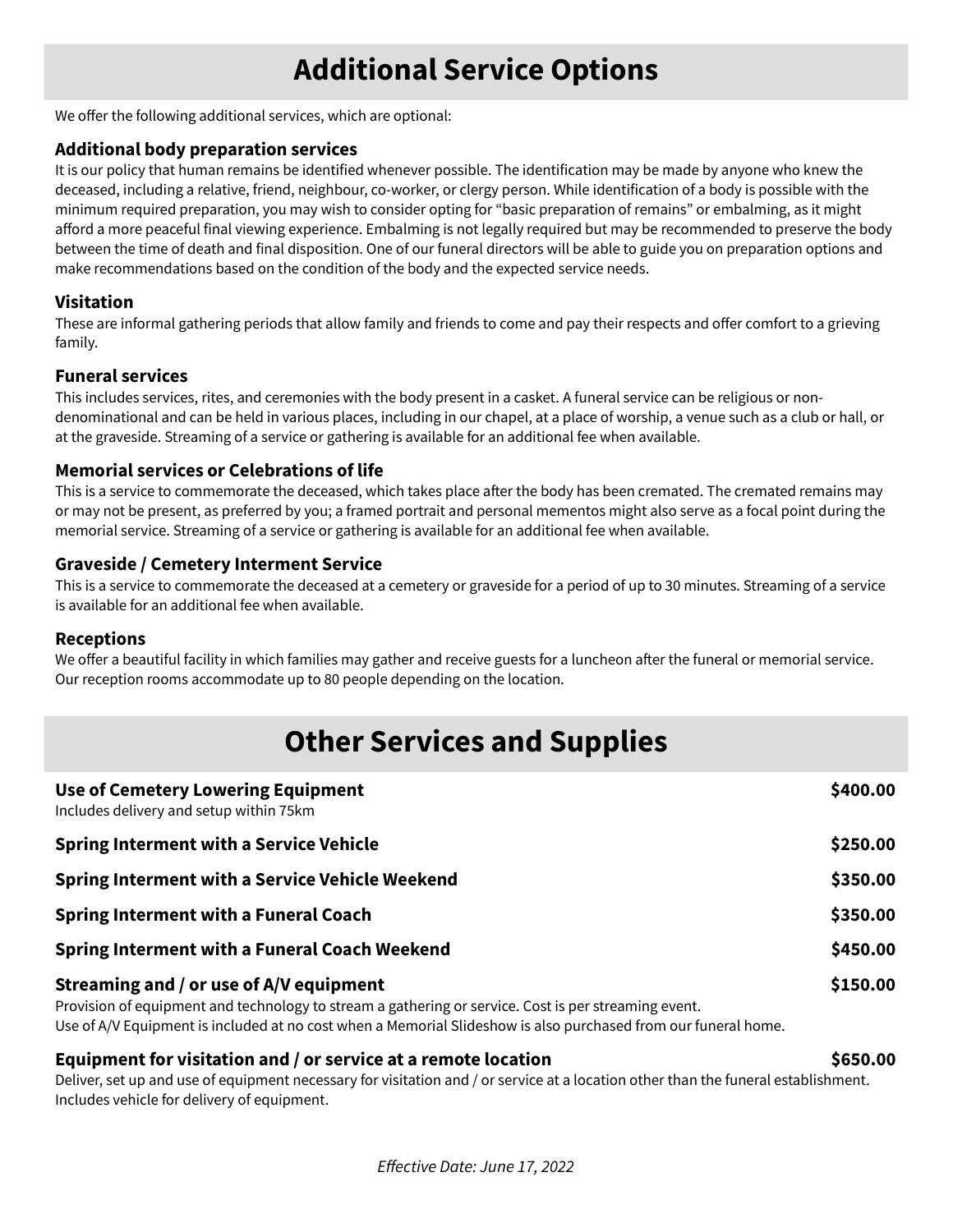### **Other Services and Supplies (Continued)**

#### **Reception**

Facilities for a gathering where food and beverages are to be served. Catering is additional. We offer a variety of menus to choose from. Coffee, tea, dishware, cutlery, and use of the kitchen are included. Serving of alcohol requires a Special Occasions Permit obtained from the LCBO and the hiring of a Smart-Server**.** 

| <b>Facilities for reception: (requires Staff services for reception)</b>                                 | \$325.00 |
|----------------------------------------------------------------------------------------------------------|----------|
| Use of the reception room for up to 2 hours. Includes set-up and clean-up.                               |          |
| <b>Staff services for reception:</b>                                                                     | \$75.00  |
| One host is provided for up to 75 guests. An additional host is required for every additional 25 guests. |          |
| <b>Smart-Server</b>                                                                                      | \$75.00  |
| One Smart-Server required per 75 guests. A host is required per every 75 guests.                         |          |

#### **Catering Services Variable**

Please see the available options with one of our staff members

#### **Professional restorative procedures 100/hour**

In some circumstances, additional restorative efforts beyond those captured in the standard embalming procedure are necessary to enhance the appearance of the deceased. In such cases, the funeral director will discuss the available options and their cost. Professional restorative procedures will be charged per hour**.** The funeral director will discuss the apposite restorative procedures with you, however, we can not offer a guarantee of a positive effort.

#### **Hairdressing \$75.00**

While basic hairstyling is included in the Embalming fee, additional services are extra.

#### **Refundable Deposit for Cremated Remains \$350.00**

When human remains are to be cremated, payment of a refundable deposit may be required. If the cremated remains are not claimed within one year of the cremation, the deposit may be used to inter the cremated remains in common ground in a cemetery of the funeral home's choosing. If the cremated remains are claimed before they are interred, the deposit will be refunded.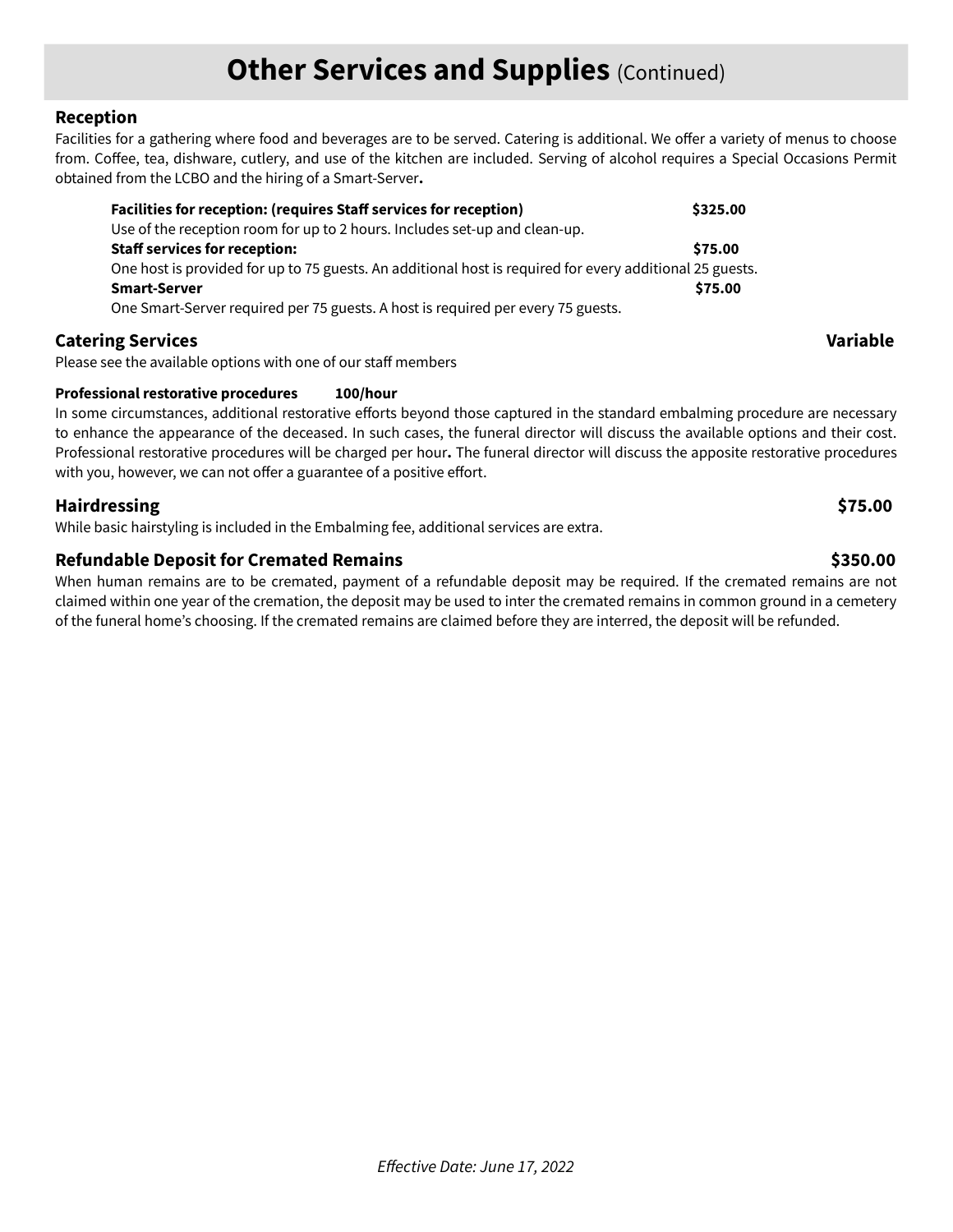#### **Service Packages**

The service packages below are the ones commonly selected by our families; however, many other options are available to you. One of our funeral directors can explain your options to you and help you create a unique service that meets your wishes and honours your loved one in a meaningful way.

## **Traditional Service in the Chapel**

This package includes all services in the Minimum Services charge, plus: a funeral service in our chapel, at a church or other venue; embalming, dressing and basic hairdressing services; professional staff supervision and guidance throughout the service; the use of a chapel including equipment to display personal items and floral tributes; the use of our facility on the day of the funeral service, or the assistance and direction of our staff at a church or other venue; multi use vehicle, and funeral coach (in lieu of a service vehicle) to the cemetery or crematorium, as applicable. **Visitation Times can be added accordingly.**

#### **ITEMIZED PACKAGE COSTS**

| * Total of Itemized Services                      | \$4,695.00   |
|---------------------------------------------------|--------------|
| *Timiskaming Funeral Cooperative Discount         | $-$ \$500.00 |
| Total of above services                           | \$5,195.00   |
| Final Transfer of Remains (Funeral Coach Upgrade) | \$100.00     |
| <b>Final Transfer of Remains</b>                  | \$250.00     |
| Administration vehicle                            | \$250.00     |
| Multi use vehicle                                 | \$250.00     |
| <b>Initial Transfer of Remains</b>                | \$250.00     |
| Facilities for Visitation (4 Hours)               | \$400.00     |
| Facilities for Ceremony                           | \$500.00     |
| Facilities for Preparations/Embalming/Shelter     | \$250.00     |
| Staff services for Visitation (4 Hours)           | \$400.00     |
| Staff services for ceremony                       | \$500.00     |
| Embalming                                         | \$250.00     |
| Minimum preparation of remains                    | \$250.00     |
| Documentation                                     | \$250.00     |
| Professional and Staff Services                   | \$1,295.00   |

\* Indicates Membership in the Timiskaming Funeral Cooperative required to receive this discount

Visitation hours can be altered, which changes costing. Please see "Description of Services and Fees" for: Staffing Services for Visitation and Facilities for visitation

#### **Items and Services not included in this package:**

- **Casket**
- Urn (in cases of cremation)
- Stationery (unless a member of the Timiskaming Funeral Cooperative)
- **Necessary Disbursements**
- **Taxes**
- Additional Optional Items such as; Receptions, Catering, Memoralization Options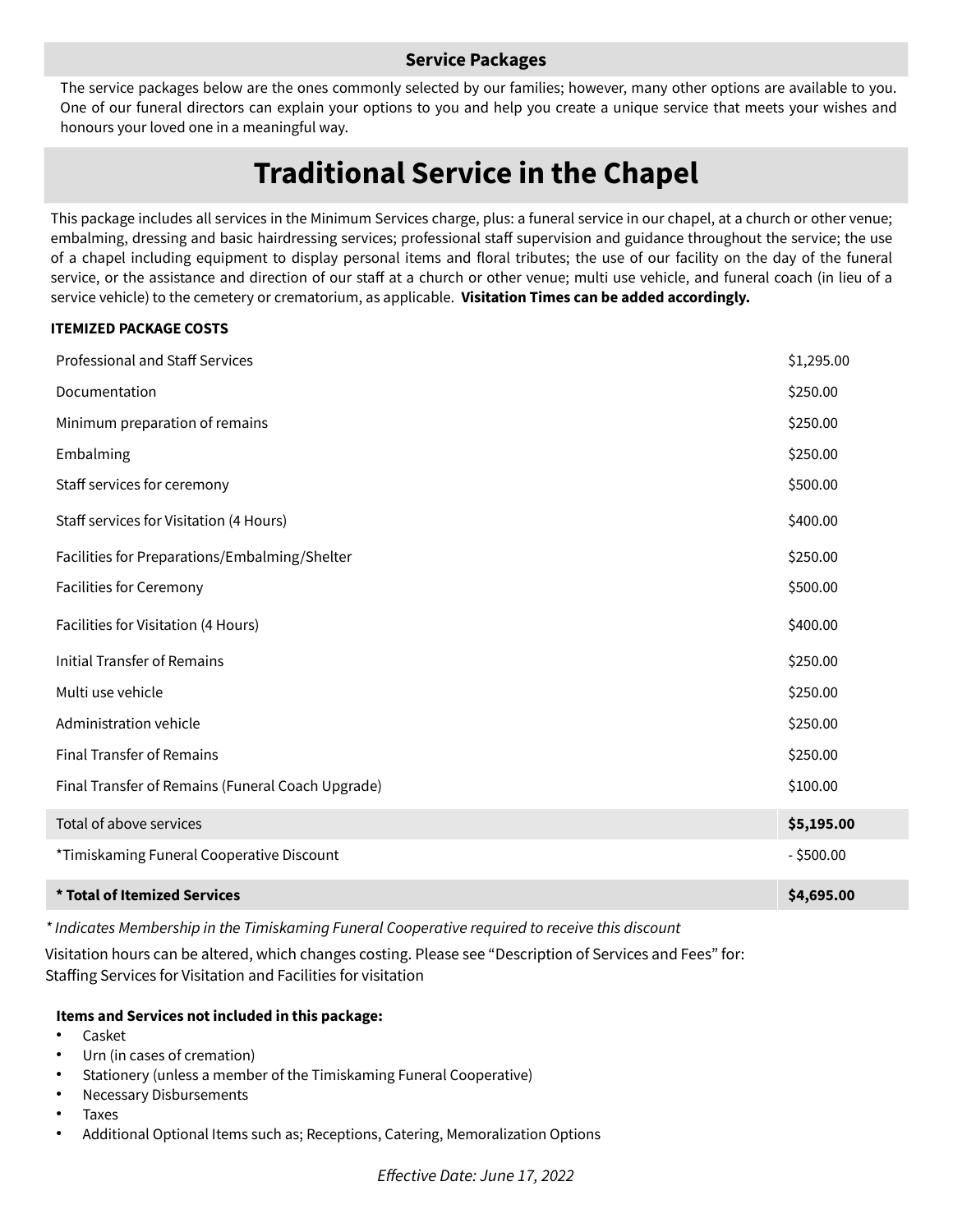#### **Service Packages**

The service packages below are the ones commonly selected by our families; however, many other options are available to you. One of our funeral directors can explain your options to you and help you create a unique service that meets your wishes and honours your loved one in a meaningful way.

### **Memorial Service in the Chapel**

This package includes all services in the Minimum Services charge, plus: a memorial service in the chapel; professional staff supervision and guidance throughout the service; the use of our chapel including equipment to display personal items and floral tributes for the memorial service. Cremation takes place prior to the memorial service and the cremated remains may or may not be present, as chosen by you. You may also wish to consider having a private family viewing in advance of the cremation. **Visitation Times can be added accordingly.**

#### **ITEMIZED PACKAGE COSTS**

| Professional and Staff Services               | \$1,295.00   |
|-----------------------------------------------|--------------|
| Documentation                                 | \$250.00     |
| Minimum preparation of remains                | \$250.00     |
| Staff services for ceremony                   | \$500.00     |
| Staff services for visitation (1 Hour)        | \$175.00     |
| Facilities for Preparations/Embalming/Shelter | \$250.00     |
| Facilities for Ceremony                       | \$500.00     |
| Facilities for Visitation (1 Hour)            | \$175.00     |
| <b>Initial Transfer of Remains</b>            | \$250.00     |
| Multi use vehicle                             | \$250.00     |
| Administration vehicle                        | \$250.00     |
| Final Transfer of Remains                     | \$250.00     |
| Total of above services                       | \$4.395.00   |
| *Timiskaming Funeral Cooperative Discount     | $-$ \$500.00 |
| * Total of Itemized Services                  | \$3,895.00   |
|                                               |              |

\* Indicates Membership in the Timiskaming Funeral Cooperative required to receive this discount

Visitation hours can be altered, which changes costing. Please see "Description of Services and Fees" for: Staffing Services for Visitation and Facilities for visitation

#### **Items and Services not included in this package:**

- **Casket**
- Urn (in cases of cremation)
- Stationery (unless a member of the Timiskaming Funeral Cooperative)
- **Necessary Disbursements**
- **Taxes**
- Additional Optional Items such as; Receptions, Catering, Memoralization Options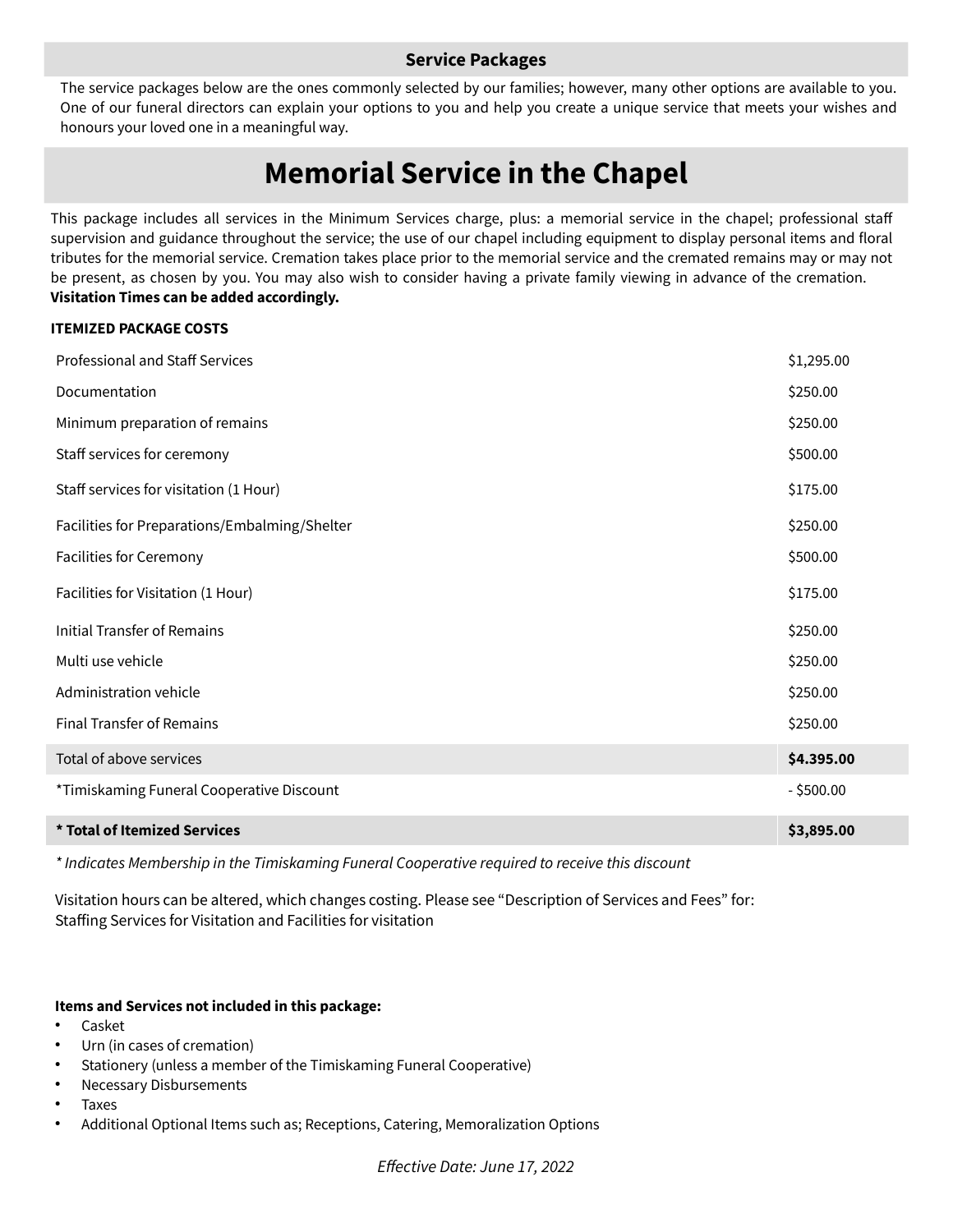#### **Service Packages**

The service packages below are the ones commonly selected by our families; however, many other options are available to you. One of our funeral directors can explain your options and help you create a unique service that meets your wishes and honours your loved one in a meaningful way.

### **Direct Cremation**

This package includes all services in the Minimum Services charge, plus the necessary services and products to complete a cremation. This package is designed for simple cremations without any additional services.

#### **ITEMIZED PACKAGE COSTS**

| Professional and Staff Services                                       | \$1,295.00   |
|-----------------------------------------------------------------------|--------------|
| Documentation                                                         | \$250.00     |
| Minimum preparation of remains                                        | \$250.00     |
| Initial Transfer of Remains                                           | \$250.00     |
| Facilities for Preparation/Embalming/Shelter                          | \$250.00     |
| Multi use vehicle                                                     | \$250.00     |
| <b>Final Transfer of Remains</b>                                      | \$250.00     |
| FBC - Fiberboard Casket by Ericeault - No interior or liner or pillow | \$350.00     |
| Total of above services and supplies                                  | \$3,145.00   |
| *Timiskaming Funeral Cooperative Discount                             | $-$ \$500.00 |
| * Total of Itemized Services                                          | \$2,645.00   |

\* Indicates Membership in the Timiskaming Funeral Cooperative required to receive this discount

#### **Items and Services not included in this package:**

- Urn (in cases of cremation)
- Visitation or Funeral Service or Public Gathering
- Stationery (unless a member of the Timiskaming Funeral Cooperative)
- **Necessary Disbursements**
- **Taxes**
- Additional Optional Items such as; Receptions, Catering, Memoralization Options

#### **Optional Additional Services and Products for Direct Cremations**

#### **30 Minute Private Time**

Adding the following services and/or products with the above package allows for a private family identification. No funeral service or public visitation. Limited to 10 persons.

| Staff Services for 30 Minute Identification | \$75.00 |
|---------------------------------------------|---------|
| Facilities for 30 Minute Identification     | \$75.00 |

#### **Total of Direct Cremation and 30 Minute Private Time: \$3,295.00 Price for Cooperative Members: \$2,795.00**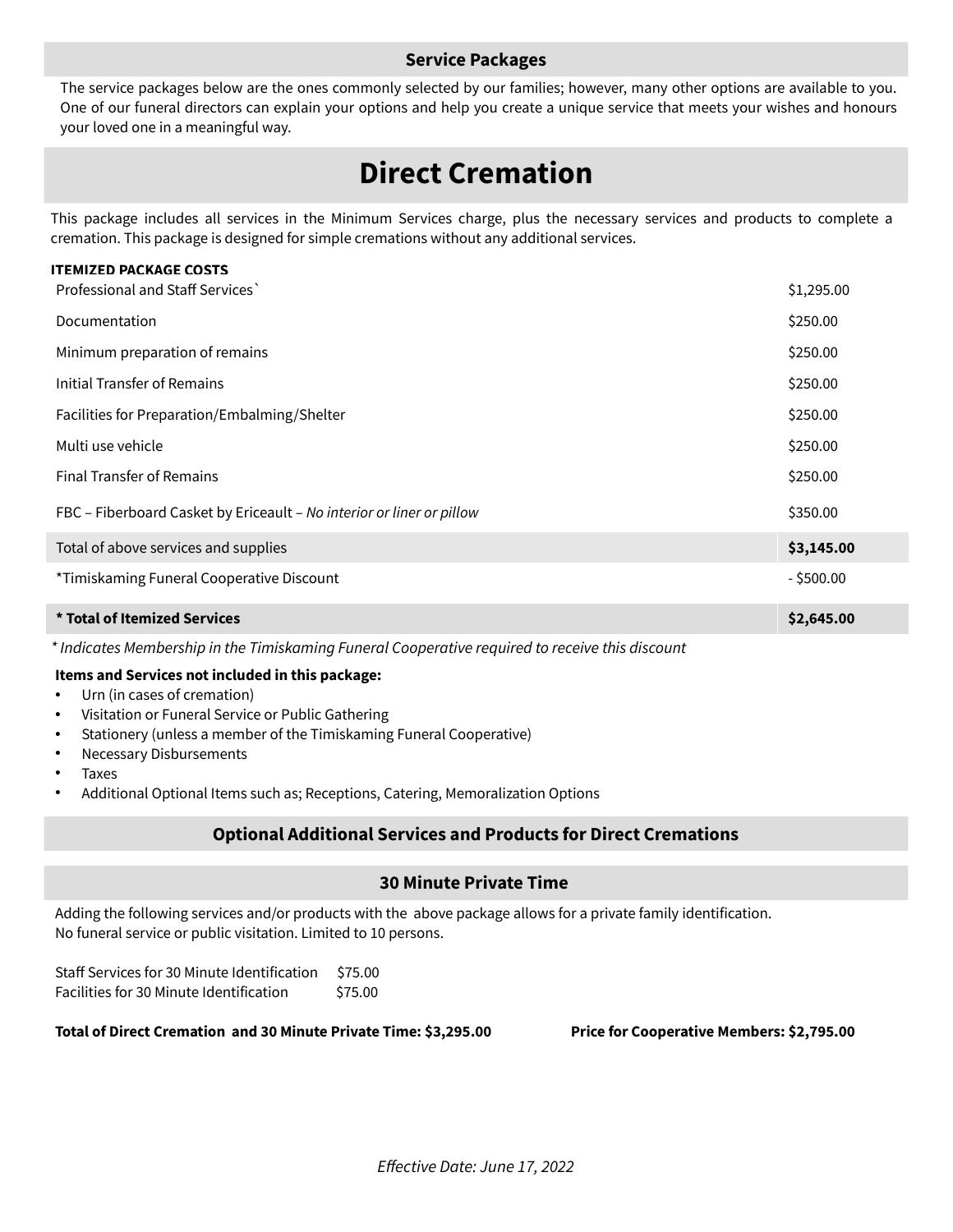## **Disbursements**

Disbursements are items arranged for and possibly paid for on your behalf by the funeral home to third party providers. Any prices quoted in this section are subject to change without notice. Such items include but are not limited to:

| <b>Cremation fee:</b> This fee is charged by our Network crematorium for the cremation of the body.<br>Regular service (remains returned within 7 business days) / Expedited (2 business days)<br>Oversize Regular service (400lbs+ 7 business days) / Expedited Oversize (2 business days if possible) | \$372 / \$472<br>$$472/$ \$57 |
|---------------------------------------------------------------------------------------------------------------------------------------------------------------------------------------------------------------------------------------------------------------------------------------------------------|-------------------------------|
| <b>Coroner's fee:</b> This is a provincially set fee charged by the coroner for issuing a certificate that allows<br>cremation/alternative disposition or 'Out of Province' shipping to take place.                                                                                                     | \$75                          |
| <b>Municipal death registration fee:</b> This is a fee charged by the local municipality to register the death<br>on behalf of the Province of Ontario. The municipality issues a burial permit, then forwards the<br>registration documents to the Office of the Registrar General in Thunder Bay.     | Variable                      |
| Clergy / church / celebrant / musician honourarium(s): This is an amount paid to the clergy, church,<br>celebrant and/or musician for their services. In some cases, the amount is set by the third-party, in<br>others it is an amount to be determined by you.                                        | Variable                      |
| Media notices: These are charges for death notices in newspapers, radio stations or other media<br>outlets. Fees vary due to length, photo, etc                                                                                                                                                         | Variable                      |
| <b>Other disbursements:</b> Additional disbursements will be charged at cost.                                                                                                                                                                                                                           | Variable                      |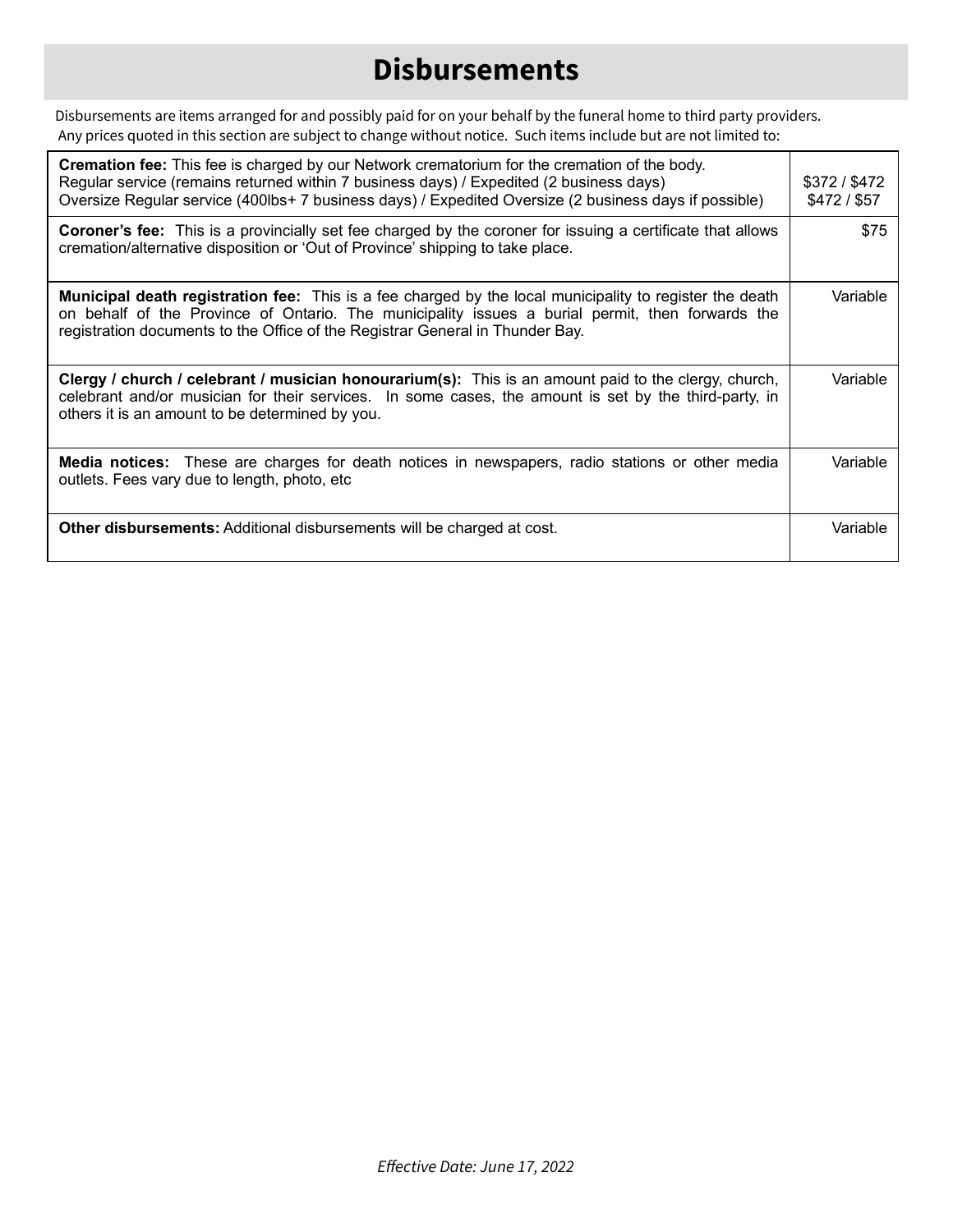## **Urns, Keepsakes, Urn Vaults**

You are not required to purchase an urn, keepsake urn or an urn vault. When a body is cremated, the remaining cremated remains will be presented in a plastic box that is suitable for interment or scattering as is. Nonetheless, we are pleased to offer the following selection of products in a range of prices and materials to suit your preferences. If the urn is to be placed in a columbarium niche at a cemetery, you must make sure the urn you select will fit. We are not responsible should the urn selected not hold all the cremated remains. Please speak with one of our funeral directors for assistance. The following urns listed may be available and are distributed by Ericault. Please see funeral home for in stock inventory. Additional options may be available upon request. Transportation fees may be incurred for custom orders. Unless otherwise noted, all urns listed are standard adult size.

| <b>Name</b>                              | <b>Description</b>                              | <b>Price</b> |
|------------------------------------------|-------------------------------------------------|--------------|
| Panneton - ERPAN100 by Ericault          | Pottery Urn with Burgandy Colour                | \$139.00     |
| Sheet Bronze - RFAT01 by Ericault        | Sheet bronze with self locking cover            | \$189.00     |
| Bio Floral - DIVERS10JA by Ericault      | Biodegradable Urn with Floral Motif             | \$199.00     |
| Pludra Grey - 060357-29JA by Ericault    | Metal with grey painted finish                  | \$239.00     |
| Puro Steel - 079366-39JA by Ericault     | Spun Metal with grey colour                     | \$249.00     |
| Eradox Slate - ECERADOX80 by Ericault    | Bamboo with slate accent                        | \$249.00     |
| Mystic Oak - ERRB203 by Ericault         | Oak with dark finish & gold coloured stripes    | \$289.00     |
| .00Memorial Oak – ERRB233 by Ericault    | Oak with light finish and gold coloured stripes | \$289.00     |
| Majestic Oak - ER106S by Ericault        | Oak with dark finish                            | \$289.00     |
| Shaded Oak - ERUC100 by Ericault         | Oak with shaded finish and rope design          | \$289.00     |
| Elegant Brass - EL209 by Ericault        | Brass Urn with etching design                   | \$329.00     |
| Cherry Flower - ERRG305-79ED by Ericault | Cherrywood with floral motif                    | \$389.00     |

#### **Other Options and Products**

We offer a wide variety of urns and memorial keepsakes from various respectable providers. A full catalogue is available to browse at the funeral home.

In addition to urns and keepsake urns, we work with Eternity's Touch, a Canadian owned business that provides high quality fingerprint jewellery, photo frames and hand-blown glass art that can be made with cremated remains. Visit eternitystouch.com to view their full list of options.

#### **Bringing in your own Urn**

You may provide a suitable vessel to hold the cremated remains of the recipient, however, this container must be large enough to contain human cremated remains and be easily sealed. We are not responsible for any damage or defect the exists or can take place when placing the cremated remains within. We reserve the right to refuse to fill a purchaser provided urn in the event we feel we may damage it or if the vessel will not securely hold the remains (such as teapots.)

**There is a fee of \$50.00 per urn or keepsake filled from an outside provider.**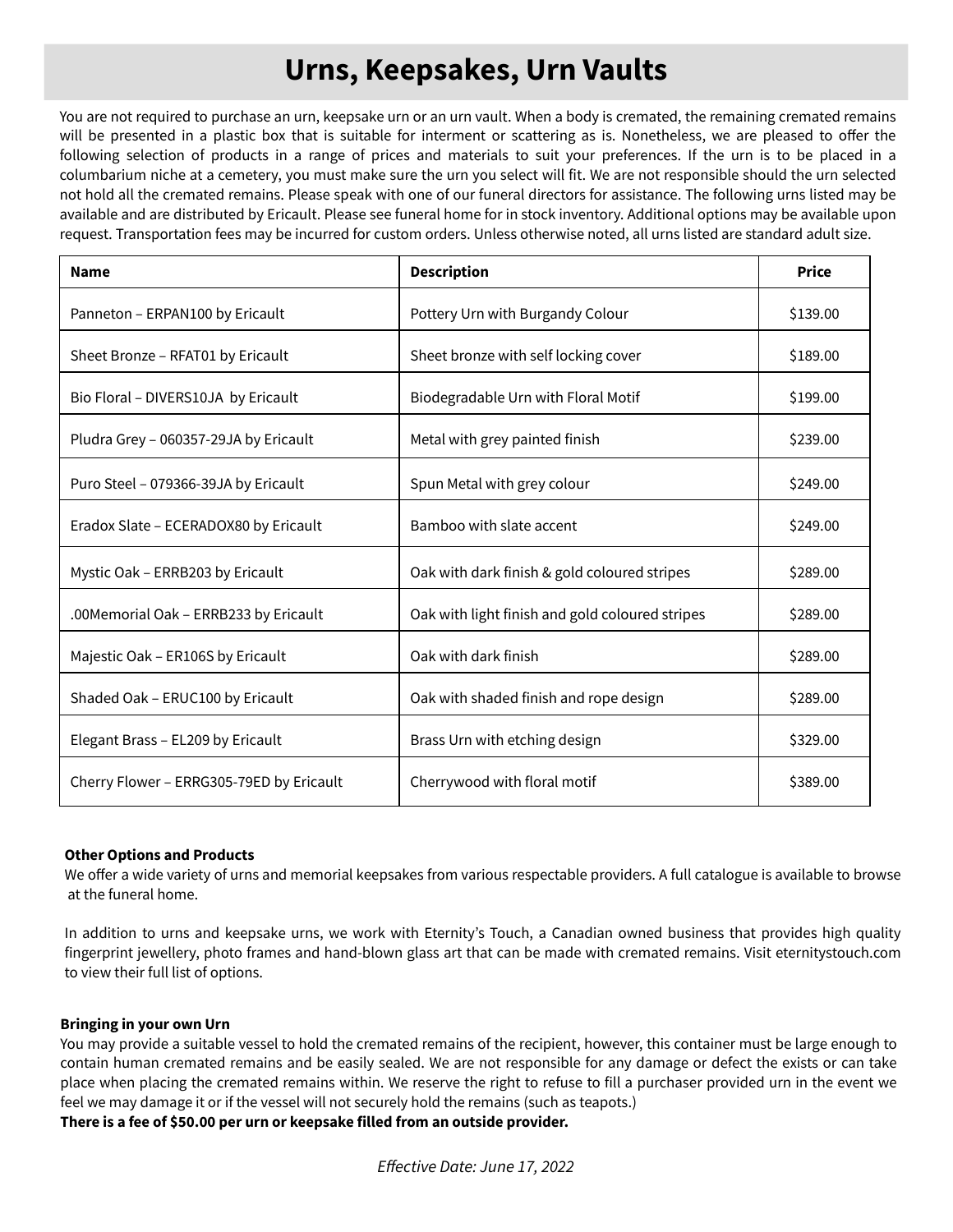## **Caskets**

The following caskets listed may be available and are distributed by Ericault. Please see funeral home for in stock inventory. Additional options may be available upon request. Transportation fees may be incurred for custom orders. Unless otherwise noted, all caskets listed are standard adult size.

### **Minimum requirements for a casket:**

For burial: The least expensive wood casket is suitable and is required by most cemeteries' by-laws for interment, in the interest of the health and safety of the workers involved in the interment process. A metal casket may also be used for burial. A growing number of cemeteries in Ontario offer "green" burials, which may consist of interment of a body without a casket. Since there is no legal definition for a "green" burial, it varies from one cemetery to another. For more information, please speak with one of our funeral directors, or visit [www.greenburialcanada.ca](http://www.greenburialcanada.ca/)

For cremation: A body must be presented to the crematorium in a rigid, leak-proof casket that is made of a combustible material, such as wood or cardboard. Caskets containing non-flammable, hazardous material or chlorinated or fibre-reinforced plastic, other than incidental metal, cannot be used for cremation. We offer a selection of inexpensive caskets below that are suitable for cremation.

| <b>Name</b>                              | <b>Description</b>                                                             | <b>Price</b> |
|------------------------------------------|--------------------------------------------------------------------------------|--------------|
| FBC by Ericault                          | Basic fiberboard base and cover. No Interior                                   | \$350        |
| <b>ECP by Ericault</b>                   | Basic Wooden Tray with a fiberboard cover. No Interior.                        | \$425        |
| CC - Hybrid Oversize by Ericault         | Reinforced OS fiberboard base and cover. No Interior.                          | \$595        |
| Topaz by Ericault                        | Grey cloth covered with white interior.                                        | \$875        |
| Victoria by Ericault                     | Poplar & veneer, gloss finish & white interior.                                | \$1,875      |
| Anticosti by Ericault                    | Ash & veneer, gloss finish & white interior.                                   | \$2,475      |
| Oklahoma by Ericault                     | Oak & veneer, dark satin finish & tan interior.                                | \$2,975      |
| Orleans by Ericault                      | Ash & veneer, high gloss finish & blush crepe interior.                        | \$3,575      |
| Saguenay by Ericault                     | Solid Oak, dark satin shading & tan crepe interior.                            | \$4,675      |
| Dayton PC - WR232-00354 by Victoriaville | Solid Ash and Veener Components, High-Gloss Finish and Beige<br>Crepe Interior | \$3,075.00   |

The following caskets are suitable for cremation:

The following caskets are not suitable for cremation

| <b>Name</b>                 | <b>Description</b>                                    | <b>Price</b> |
|-----------------------------|-------------------------------------------------------|--------------|
| Russet by Ericault          | 20 ga steel, russet colour & light crepe interior.    | \$2,375      |
| Lucerne Blue by Ericault    | 20 ga steel, blue colour & light blue crepe interior. | \$2,875      |
| Orchid by Ericault          | 18 ga steel, orchid colour & blush crepe interior.    | \$3,475      |
| Silver Platinum by Ericault | 18 ga steel, silver colour & grey interior.           | \$3,975      |
| Princeton by Ericault       | 16 ga steel, black colour & grey velvet interior      | \$4,875      |

The following caskets are available for rent. Rental caskets consist of the outer shell, which has been used before and may be used again, and the disposition container, which is buried or cremated for each use.

| Name                                                | <b>Description</b>                                                                         | <b>Price</b> |
|-----------------------------------------------------|--------------------------------------------------------------------------------------------|--------------|
| Bennington by Victoriaville<br><b>RENTAL CASKET</b> | Oak outer shell & tan interior.<br>Includes the cremation container at no additional cost. | \$1,950      |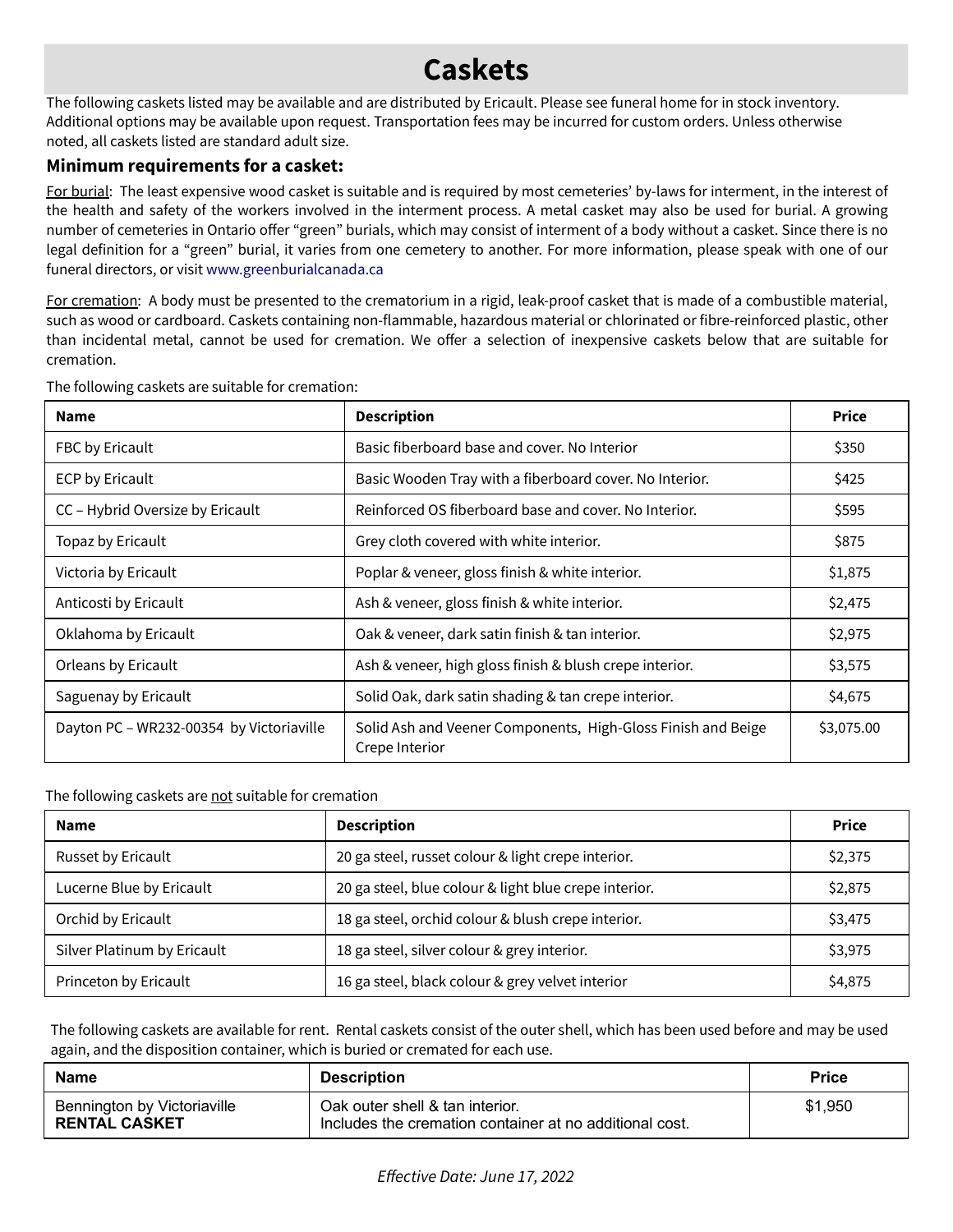## **Stationery and Memorialization Items**

Stationery options and additional tribute and memorialization items are optional; they are not required. Members of the Cooperative are provided a **Guest Book, 25 Thank You Cards, and Candle** when we are involved in a service, gathering or Celebration of Life at a value of \$125. We have additional options available as well.

| Package Name                             | <b>Description</b>                                                                                                        | <b>Price</b> |
|------------------------------------------|---------------------------------------------------------------------------------------------------------------------------|--------------|
| Cooperative Stationery Package           | Guest Book, 25 Thank you cards and a memorial candle.<br>Memorial Cards not included in this package.                     | \$125.00     |
| Multi-Media<br><b>Stationery Package</b> | Register Book, 50 Thank You Cards, 50 Memorial Bookmarks<br>Photobook and Memorial slide show (up to 75 photos or videos) | \$320.00     |

#### **Individual Stationery Options**

| <b>Item / Product Name</b>                        | <b>Description</b>                                                                                                                                                                                                                          | <b>Price</b> |
|---------------------------------------------------|---------------------------------------------------------------------------------------------------------------------------------------------------------------------------------------------------------------------------------------------|--------------|
| <b>Guest Book</b>                                 | Guest Book and included pages Theme Selection Varies                                                                                                                                                                                        | \$30.00      |
| <b>Memorial Candle</b>                            | Memorial Candle with Customized tribute insert                                                                                                                                                                                              | \$25.00      |
| <b>Bookmarks</b><br>Size: 2" x 5.5"               | 50 Cards - \$145.00<br>70 Cards - \$225.00<br>100 Cards - \$250.00<br>120 Cards - \$300.00<br>150 Cards - \$325.00<br>Additional 50 bookmarks \$40.00                                                                                       | Variable     |
| Postcard Sized Memorial Card<br>Size: 4" x 6"     | 50 Cards - \$250.00<br>100 Cards - \$325.00<br>150 Cards - \$400.00<br>Additional 50 cards \$55.00                                                                                                                                          | Variable     |
| <b>Small Memorial Cards</b><br>Size: 2.5" x 3.75" | 50 Cards - \$150.00<br>70 Cards - \$165.00<br>90 Cards - \$185.00<br>100 Cards - \$195.00<br>150 Cards - \$225.00<br>Additional 50 cards \$30.00                                                                                            | Variable     |
| <b>Memorial Portrait Slate</b>                    | A professionally edited portrait printed on slate with selection of<br>background theme.                                                                                                                                                    | \$90.00      |
| Tribute Slideshow                                 | A professionally created tribute slide show provided in an MPEG<br>format. Allows for up to 100 photos or videos. Additional photos<br>are charged at \$0.40 per photo. Includes theme selection.                                           | \$120.00     |
| <b>Memorial Photo Book</b>                        | A professionally created high quality memorial photo-book with<br>selection of theme and verse on final page. Includes design<br>setup fee. Additional Photos charged at \$0.40 per photo.<br>Additional Books \$95.00 (after initial book) | \$130.00     |

#### **Other Customized Items**

Canvas Prints, Blankets, Metal Prints and Christmas Ornaments are also available, a long with many other options from out partner Eternity's Touch.

#### **Approvals and Delivery Times**

Prior to going to print, all stationery products require an approval from the purchaser. It is the obligation of the purchaser to ensure all information is correct prior to approval. Reprints are charged at the standard pricing above. Orders for stationery products must be placed with enough time to allow for delivery, typically this is a four to five day window, however, the funeral director will discuss your needs and provide you more accurate timeline information.

*The funeral home is not liable for errors or reprints after approval has been given. No alterations can be made after approval has been given.*